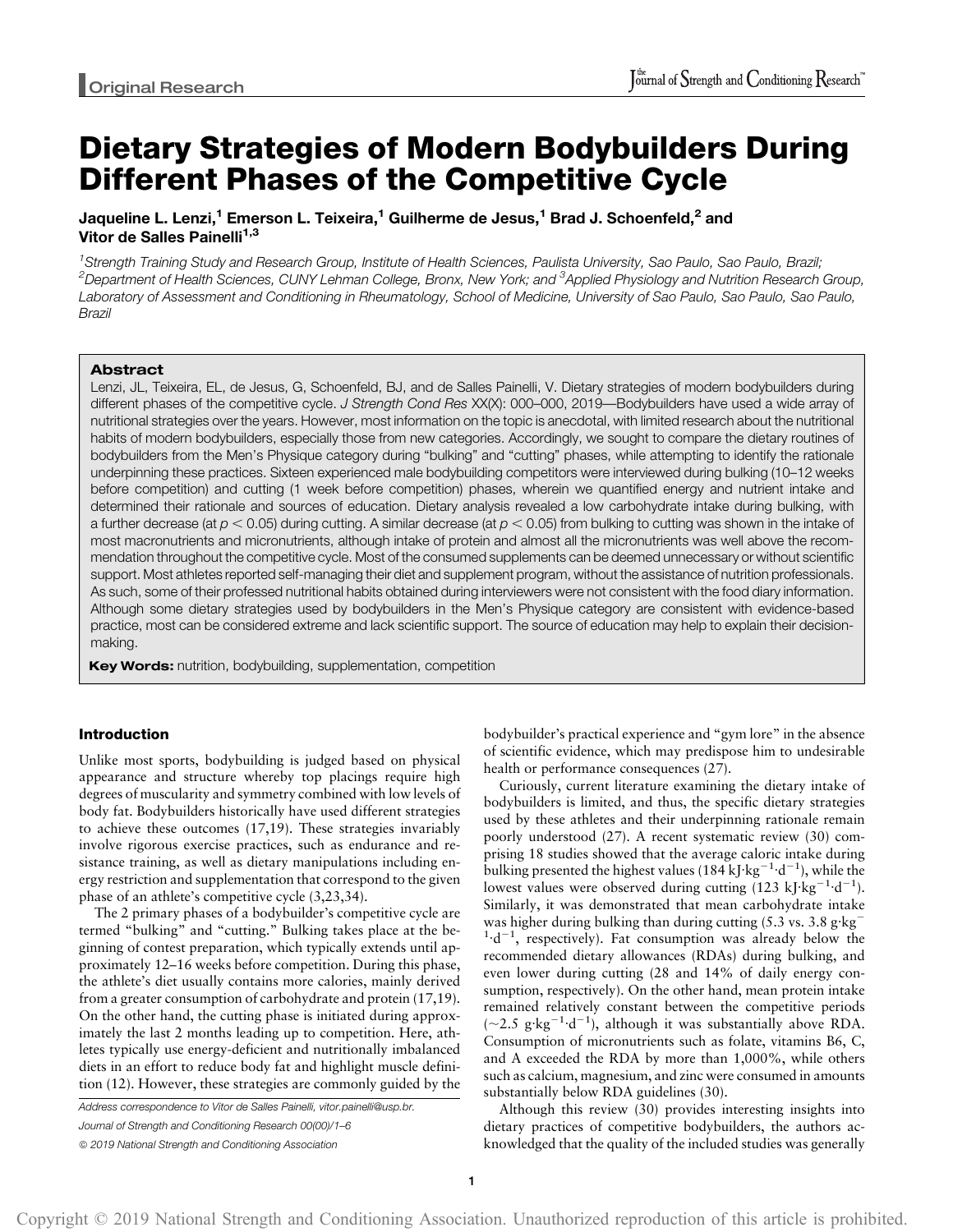poor and highlighted the need for further investigation into the topic given that only 3 of the studies were published in the past decade. In addition, a majority of the studies failed to specify the subjects' phase of training, and most neglected to account for the contribution of dietary supplements to food consumption, thereby compromising the accuracy of the analyses. Finally, the growing popularity of the sport has led to the creation of new categories, such as Men's Physique (aimed for male competitors seeking a more athletic-looking physique, in which the physical beauty, muscle symmetry, and aesthetic care, as well as stage presence, are the primary determinants in the judges' evaluation). As such, information about the nutritional strategies of athletes in these new categories is lacking.

Identifying the nutritional strategies adopted by modern bodybuilders during different phases of the competitive cycle and exploring their underlying rationale may provide nutrition professionals and sports scientists with better insight into the practices currently used in bodybuilding, which in turn can help to develop prescriptions for achieving results more effectively and with greater safety. Therefore, the purpose of this study was 2-fold: (a) to evaluate the dietary intake and supplement use of individuals competing in the Men's Physique category 10–12 weeks (i.e., bulking phase) before the competition and to compare these behaviors with findings 1 week before competition (i.e., cutting phase) and (b) to elucidate the rationale underpinning the nutritional practices adopted by these athletes, as well as the sources of education from which these practices were obtained.

## Methods

## Experimental Approach to the Problem

To investigate the problem, we performed a prospective study with a quasi-experimental design. Interviews were conducted by a member of the research team, in which subjects completed an inperson questionnaire describing their dietary and training habits throughout contest preparation (bulking and cutting). Height and body mass in these 2 different time points were also determined using a Health-O-Meter Professional scale (Model 500 KL; Pelstar, Alsip, IL, USA). Notes were taken during all interviews to identify the rationale underpinning the nutritional practices adopted by the athletes, as well as who was responsible for their nutritional counseling. Transcripts of the interview were provided to subjects to verify that the transcription accurately reflected their beliefs; any inaccuracies were subsequently corrected. The assessment initially occurred during the 10–12 weeks before the competition and was repeated 1 week before the contest.

#### **Subjects**

Sixteen experienced male physique competitors took part in the study. To participate, athletes were aged between 19 and 40 years old and had to be actively competing in bodybuilding championships in the Men's Physique category. Five subjects were national-level athletes, and the remaining 11 were competing in official state-level competitions at the time of data collection. Subjects without previous competitive experience were excluded from the study. Subjects' baseline characteristics are presented in Table 1. Nine subjects were physical education professionals, while the remaining subjects reported involvement in other non– fitness-related professions (systems analyst, business administrator, sales manager, etc). All subjects were fully informed of the study's

| Table 1                           |                   |
|-----------------------------------|-------------------|
| Subjects' characteristics.*       |                   |
| <b>Variables</b>                  |                   |
| Age (y)                           | $29 + 6$          |
| Body mass at bulking (kg)         | $87.50 \pm 09.27$ |
| Body mass at cutting (kg)         | $77.25 \pm 04.31$ |
| Height (m)                        | $1.77 + 0.06$     |
| BMI ( $kg·m-2$ )                  | $28.04 + 2.61$    |
| Training frequency $(d-wk^{-1})$  | $6 + 1$           |
| Training experience (y)           | $8 \pm 4$         |
| No. of contests in Men's Physique | $4 + 3$           |

 $*$ BMI = body mass index.

†Refers to a significant difference compared with body mass at bulking ( $p = 0.0003$ ).

potential risks and discomforts before providing their written informed consent. The study was approved by the Paulista University review board (approval number—87576218.4.0000.5512).

#### Procedures

Nutritional Intake Analysis. Nutritional intake was assessed by three 24-hour food diaries undertaken on 3 separate days (2 weekdays and 1 weekend day), facilitated by a visual aid photo album of real foods. The diaries were completed both during bulking and cutting phases. The diaries were checked during the interviews by the research team, and subjects were questioned as to any perceived inconsistencies. Before completing diaries, subjects received training in how to properly record their nutritional intake in accordance with previously tested protocols (29). The absolute and relative energy, and the macronutrient and micronutrient intake were analyzed using nutritional software (Virtual Nutri, São Paulo, Brazil).

#### Statistical Analyses

Data were tested for normality using the Kolmogorov-Smirnov test and treated for basic descriptive statistics. Paired T-tests were used to compare body mass and nutritional intake variables between bulking and cutting. Effect sizes (ESs) were calculated using Cohen's d. Qualitative descriptors for ES interpretation were assigned as follows:  $<$  0.2, negligible effect; 0.2–0.39, small effect; 0.40–0.75, moderate effect; and  $>0.75$ , large effect. The 95% confidence interval (95% CI) was reported for energy and macronutrient intake. Data analysis was conducted in SAS 9.3 software. The level of significance was established a priori at  $p \le 0.05$ .

#### Results

#### Body Mass, and Energy and Macronutrient Intake

Body mass significantly decreased from bulking to cutting phases (Table 1;  $p = 0.0003$ , ES = -1.41, 95% CI = -2.22 to -0.62). Absolute and relative energy and macronutrient intake are presented in Table 2 as per self-reported food records. A significant decrease occurred from bulking to cutting phases in absolute and relative energy intake (respectively,  $p = 0.003$ , ES = -0.93, 95% CI =  $-1.69$  to  $-0.18$ ; and  $p = 0.037$ , ES =  $-0.61$ , 95% CI =  $-1.35$  to  $-0.12$ ), absolute and relative fat intake (respectively, p  $= 0.010$ , ES = -0.79, 95% CI = -1.54 to -0.05; and p = 0.041,  $ES = -0.59, 95\% \text{ CI} = -1.33 \text{ to } 0.14$ , and absolute and relative protein intake (respectively,  $p = 0.003$ , ES = -0.86, 95% CI =  $-1.61$  to  $-0.12$ ; and  $p = 0.051$ , ES =  $-0.44$ , 95% CI =  $-1.17$ to 0.28). However, absolute and relative carbohydrate intake was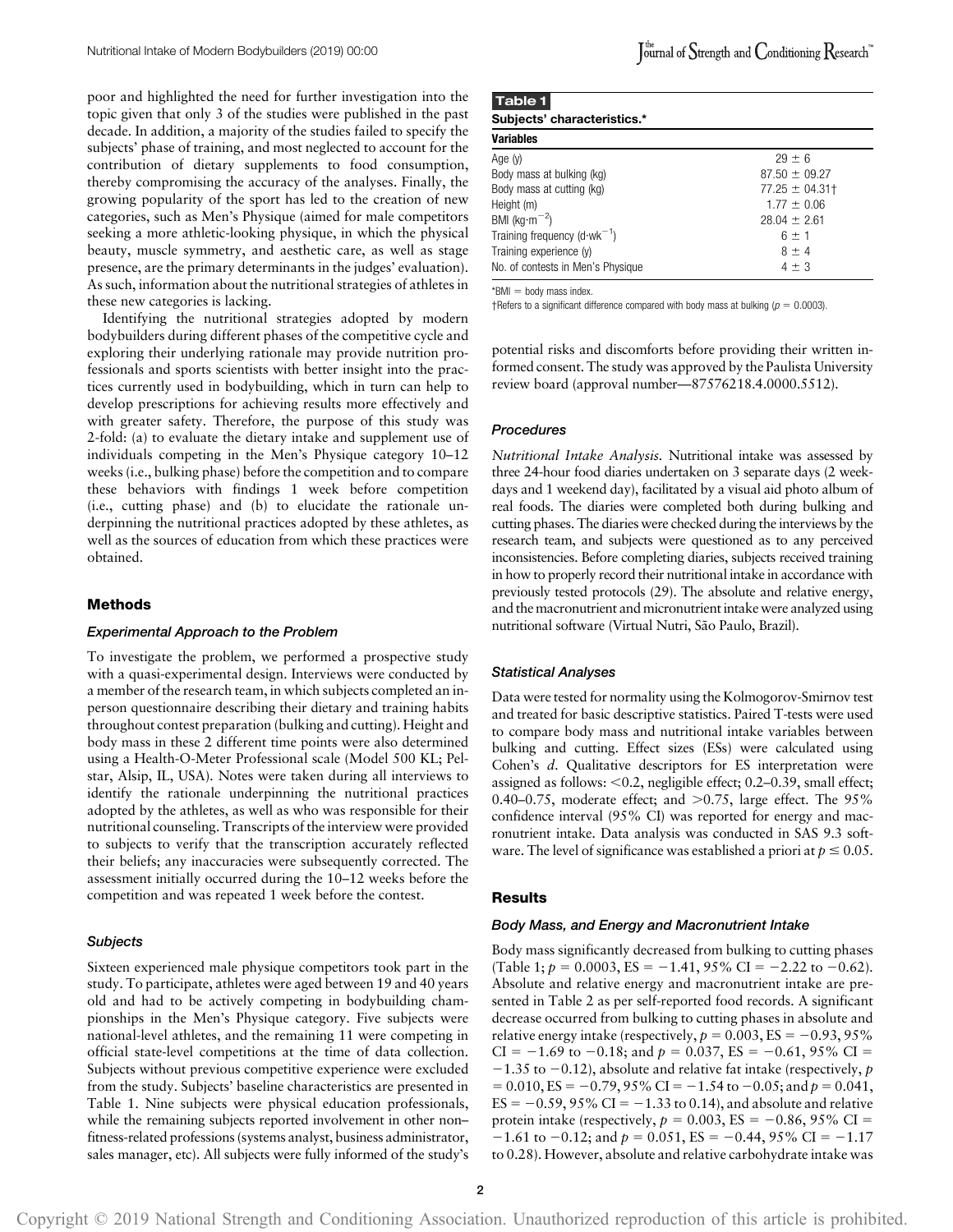Table 2 Absolute and relative energy and macronutrient intake during bulking and cutting.\*†

|                                                                | <b>Bulking</b>      | <b>Cutting</b>      | ES      | р     |
|----------------------------------------------------------------|---------------------|---------------------|---------|-------|
| Energy (kJ)                                                    | $13,553 \pm 5,176$  | $9,554 \pm 3,166$   | $-0.93$ | 0.003 |
| Energy $\cdot$ bw <sup>-1</sup> (kJ $\cdot$ kg <sup>-1</sup> ) | $156.48 \pm 60.47$  | $124.19 \pm 42.68$  | $-0.61$ | 0.037 |
| $CHO$ (g)                                                      | $261.23 \pm 172.02$ | $178.29 \pm 119.39$ | $-0.56$ | 0.128 |
| CHO $\cdot$ bw <sup>-1</sup> (g $\cdot$ kg <sup>-1</sup> )     | $2.98 \pm 1.88$     | $2.30 \pm 1.54$     | $-0.39$ | 0.300 |
| CHO (% total energy)                                           | $29.55 \pm 9.35$    | $29.21 \pm 19.46$   | $-0.02$ | 0.948 |
| PRO(q)                                                         | $357.89 \pm 89.62$  | $273.29 \pm 105.40$ | $-0.86$ | 0.001 |
| PRO $\cdot$ bw <sup>-1</sup> (g $\cdot$ kg <sup>-1</sup> )     | $4.16 \pm 1.28$     | $3.56 \pm 1.43$     | $-0.44$ | 0.051 |
| PRO (% total energy)                                           | $47.20 \pm 10.46$   | $49.11 \pm 14.58$   | 0.15    | 0.645 |
| $FAT$ (g)                                                      | $79.44 \pm 45.22$   | $49.09 \pm 29.12$   | $-0.79$ | 0.010 |
| $FAT-bw^{-1}$ (g·kg <sup>-1</sup> )                            | $0.92 \pm 0.53$     | $0.64 \pm 0.39$     | $-0.59$ | 0.041 |
| FAT (% total energy)                                           | $21.41 \pm 7.22$    | $19.31 \pm 10.40$   | $-0.23$ | 0.525 |

 $*ES$  = effect size; CHO = carbohydrate; PRO = protein.

†Data are expressed as mean  $\pm$  SD.

similar across phases (respectively,  $p = 0.128$ , ES = -0.56, 95% CI =  $-1.29$  to 0.17; and  $p = 0.300$ , ES =  $-0.39$ , 95% CI =  $-1.12$  to 0.33). Despite wide heterogeneity, no significant changes occurred from bulking to cutting phases in the consumption of these nutrients as a percentage of total energy intake (all  $p > 0.05$ ).

## Micronutrient Intake

The consumption of fat-soluble and water-soluble vitamins, as well as minerals, was highly variable among subjects; the data are presented in Tables 3 and 4, respectively. Significant decreases (at  $p < 0.05$ ) were noted from bulking to cutting phases for watersoluble vitamins B1, B2, and B9, while vitamin A was the only fatsoluble vitamin that decreased during this period. All minerals, except for selenium and sodium, significantly decreased (at  $p <$ 0.05) from bulking to cutting.

#### Nutritional Supplements

All athletes reported using nutritional supplements. Protein supplements (albumin and whey protein) were the most frequently consumed (81.2%), followed by branched-chain amino acids (BCAAs) and glutamine (68.8%), multivitamin/mineral complex supplements (56.3%), and omega-3 fatty acids (37.5%). Only 5 and 4 of the 16 subjects reported using creatine and caffeine, respectively (mainly as preworkout supplements). Approximately

## Table 3

56.3% of the subjects reported monthly nutritional supplement expenses between US \$70 and US \$120, while the remaining subjects reported expenses in excess of US \$120.

## Self-Reported Rationale and Sources of Education for Nutritional Intake

The majority of the athletes (81.2%) stated they used hypercaloric diets during their bulking phase, with the prevailing rationale that this phase required "greater energy to maintain quality/ performance during training sessions." Some of the responses also included "greater support for muscle anabolism, since muscle definition work will come later." To achieve these stated goals, all subjects declared they increased consumption of carbohydrate- and protein-containing foods, while keeping fat consumption constant.

During the cutting phase, all subjects stated they used hypocaloric diets, based on the rationale that "they needed to improve muscle definition, and for that, it was necessary to decrease body fat while maintaining muscle mass." In this phase, 10 of 16 stated they increased protein intake, while the other 6 stated they slightly decreased protein consumption. All subjects stated they decreased carbohydrate intake, with 5 of 16 professing to total carbohydrate restriction during cutting. Four athletes said they adopted a ketogenic diet, while 1 reported engaging in intermittent fasting during this period.

Of note, 5 of 16 athletes self-reported succumbing to an eating disorder in the past, with 4 confessing to a binge eating disorder, and the other admitting a body dysmorphic disorder. Only 6 of the 16 subjects sought the assistance of nutrition professionals to aid in their diet and supplement programming. The majority of the remaining athletes reported self-managing their diet and supplements under the premise that they had training in the physical education realm, while some engaged the use of bodybuilding coaches for this purpose. Bodybuilding, strength and conditioning websites, and forums were also reported as sources of nutritional education.

## **Discussion**

Because of the need to achieve a lean, defined, and muscular body, bodybuilders resort to various dietary strategies that tend to vary according to their competitive cycle, practices that may or may not have scientific rationale. The paucity of information on the dietary intake of bodybuilders is especially notable over the past decade, and currently, no information exists on the topic for those competing in the new bodybuilding categories such as Men's Physique. In this novel study, we fill important gaps in the

| Daily vitamin intake during bulking and cutting.*† |                                              |                                              |         |        |  |
|----------------------------------------------------|----------------------------------------------|----------------------------------------------|---------|--------|--|
|                                                    | <b>Bulking</b>                               | <b>Cutting</b>                               | ES      |        |  |
| Vit A $(\mu g)$                                    | $594.20 \pm 426.71$ (32.5-1,494) [66.0%]     | $272.30 \pm 319.30$ (0-937.6) [30.2%]        | $-0.85$ | 0.020  |  |
| Vit $D$ (mg)                                       | $4.70 \pm 4.96$ (0-13.75) [94.0%]            | $6.64 \pm 9.96$ (0-32.45) [132.8%]           | 0.24    | 0.448  |  |
| Vit $E$ (mg)                                       | $10.02 \pm 13.69$ (0-46.74) [66.8%]          | $6.51 \pm 6.69$ (0-23.12) [43.4%]            | $-0.32$ | 0.292  |  |
| Vit $C$ (mg)                                       | $174.14 \pm 114.55(70.04 - 429.16)$ [193.3%] | $162.24 \pm 311.14 (0 - 1, 173.04)$ [180.3%] | $-0.05$ | 0.989  |  |
| Vit B1 $(\mu$ g)                                   | $2.32 \pm 1.40 \ (0.51 - 5.79) \ [193.3\%]$  | $1.26 \pm 0.62$ (0.44–2.61) [105.0%]         | $-0.97$ | 0.006  |  |
| Vit B2 $(\mu q)$                                   | $3.24 \pm 1.51$ (1.05-5.90) [249.2%]         | $1.44 \pm 1.26 (0.04 - 3.85)$ [110.8%]       | $-1.29$ | 0.0002 |  |
| Vit B3 (mg)                                        | $135.40 \pm 48.94 (55.97 - 39.21) [846.2\%]$ | $114.35 \pm 57.74$ (39.21-282.28) [714.7%]   | $-0.39$ | 0.282  |  |
| Vit B6 (mg)                                        | $4.28 \pm 4.35 (0.19 - 12.65)$ [327.7%]      | $3.41 \pm 3.57$ (0-13.41) [262.3%]           | $-0.21$ | 0.263  |  |
| Vit B9 $(\mu q)$                                   | $150.59 \pm 111.10 (0 - 363.26) [37.6%]$     | 69.26 $\pm$ 119.75 (0-464.04) [17.3%]        | $-0.70$ | 0.001  |  |
| Vit B12 $(\mu q)$                                  | $5.34 \pm 3.18$ (1.04-10.79) [213.6%]        | $4.76 \pm 4.92$ (0-16.33) [190.4%]           | $-0.14$ | 0.637  |  |

 $*ES$  = effect size; RDA = recommended dietary allowance.

 $\dagger$ Data are expressed as mean  $\pm$  SD, (range: minimum to maximum individual values) and [mean %RDA].

Copyright © 2019 National Strength and Conditioning Association. Unauthorized reproduction of this article is prohibited.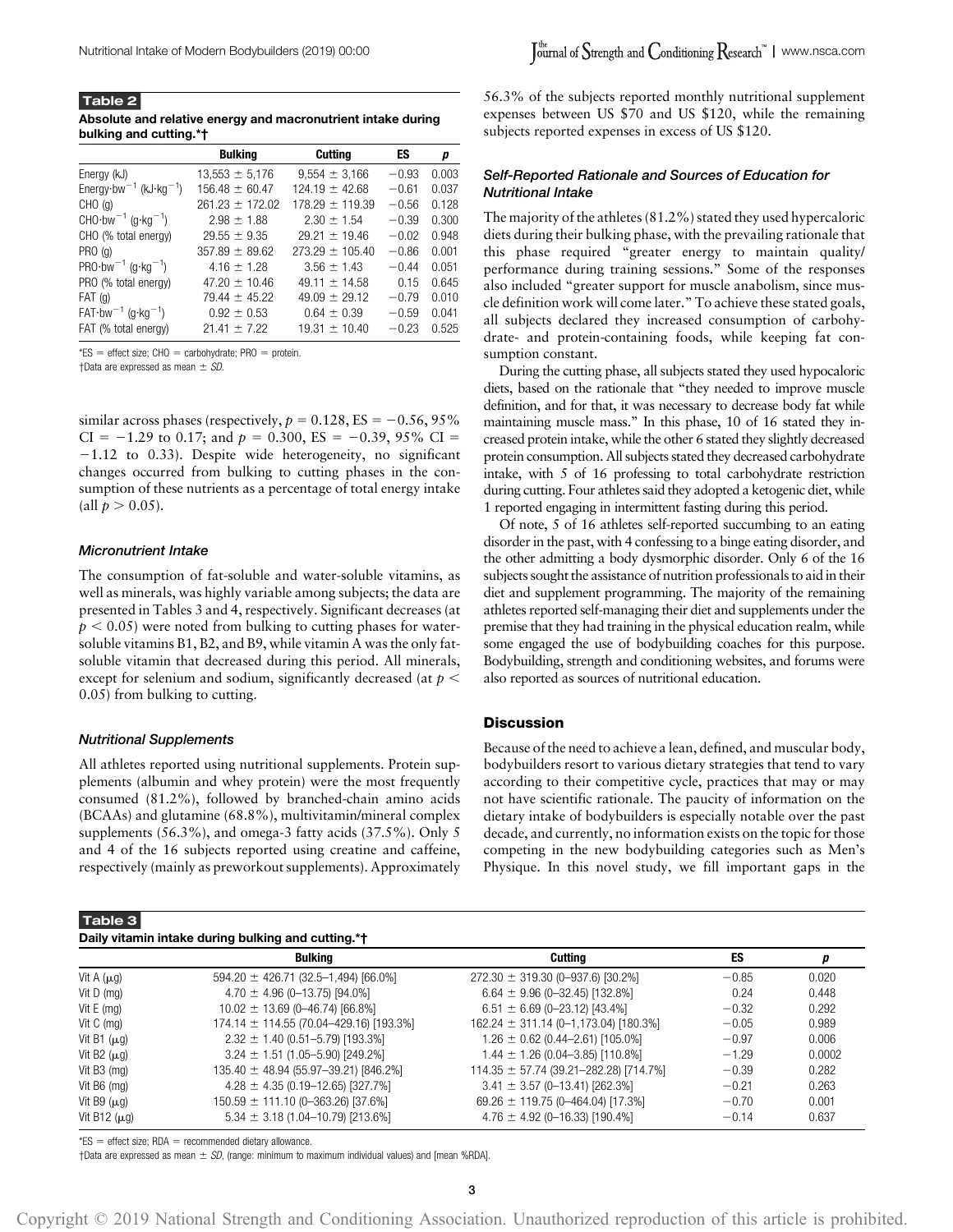Table 4

| Daily mineral intake during bulking and cutting.*† |                                                    |                                                    |         |        |  |
|----------------------------------------------------|----------------------------------------------------|----------------------------------------------------|---------|--------|--|
|                                                    | <b>Bulking</b>                                     | Cuttina                                            | ES      | p      |  |
| $Zinc$ (mg)                                        | $26.75 \pm 14.86$ (6.19–46.26) [243.5%]            | $14.86 \pm 8.61 (5.78 - 30.46)$ [135.1%]           | $-1.16$ | 0.002  |  |
| Selenium (mg)                                      | $233.10 \pm 254.95 (22.50 - 1,115.70)$ [423.8%]    | $169.54 \pm 185.81 (0 - 670.69) [308.2]$           | $-0.28$ | 0.129  |  |
| Potassium (mg)                                     | $5,069 \pm 1,473$ (2,273-7,320) [107.85%]          | $3,529 \pm 1,420$ (1,072-5,746) [75.1%]            | $-1.06$ | 0.001  |  |
| Magnesium (mg)                                     | $551.84 \pm 247.60$ (222.68-1,041.76) [131.39%]    | $300.07 \pm 148.72$ (104.10-524.17) [71.44%]       | $-1.23$ | 0.0001 |  |
| Sodium (mg)                                        | 1,878.69 ± 1,349.44 (90.20–5,657.54) [125.2%]      | $1,591.36 \pm 1,175.00$ (321.58-4,861.37) [106.1%] | $-0.22$ | 0.286  |  |
| Calcium (mg)                                       | $718.74 \pm 489.53$ (109.51-1,660.73) [71.9%]      | $426.97 \pm 340.70$ (30.97-1,064.74) [42.7%]       | $-0.69$ | 0.009  |  |
| Iron (mg)                                          | $24.90 \pm 17.12 (8.35 - 70.87)$ [311.2%]          | $13.05 \pm 7.15$ (2.07-33.37) [163.12%]            | $-0.90$ | 0.009  |  |
| Phosphorus (mg)                                    | $3,201.43 \pm 861.34$ (1,477.37-4,567.53) [320.1%] | $2,288.43 \pm 849.27$ (1,291.91-4,037.02) [228.8%] | $-1.06$ | 0.0003 |  |

 $*ES$  = effect size; RDA = recommended dietary allowance.

†Data are expressed as mean  $\pm$  SD, (range: minimum to maximum individual values) and [mean %RDA].

literature by providing insight into the dietary strategies of stateand national-level competitive bodybuilders in the Men's Physique category. Our results suggest there is a cause for concern about some of the used nutritional approaches because these are outside of generally prescribed evidence-based guidelines.

Mean energy intake during the bulking phase was shown to be within international recommendations (21), both on an absolute  $(13.5 \pm 5.2 \text{ MJ} \cdot \text{d}^{-1}; 3,239 \pm 1,237 \text{ Kcal} \cdot \text{d}^{-1})$  and relative (156.5)  $\pm 60.5 \,\mathrm{KJ} \cdot \mathrm{kg}^{-1} \cdot \mathrm{d}^{-1}$ ; 37.4  $\pm$  14.4 Kcal·kg<sup>-1</sup>·d<sup>-1</sup>) basis. Moreover, the mean energy intake of subjects during bulking was in accordance with previous systematic reviews (30), with an absolute intake exceeding 13 MJ·day<sup>-1</sup>, which is comparable with that of Rugby and Olympian Australian athletes (4,25). Nevertheless, 4 of the 16 athletes in the current study had a mean absolute energy intake below 116 kJ·kg<sup>-1</sup>·d<sup>-1</sup>; an amount considered inadequate according to the international recommendations for their age, body mass, and physical activity level. Maintaining an adequate energy intake when bulking may be of particular relevance because most of the athletes usually report (12) an increase in their training volume and intensity during this phase of the competitive cycle, and decreased energy availability has been shown to blunt accretion of fat-free mass or even result in a loss of lean tissue (18). Curiously, these same 4 athletes reported self-managing their diet and supplement intake without any professional help. On the other hand, all the 16 athletes presented a decreased absolute ( $-24\%$ ;  $9.5 \pm 3.2$ MJ·day $^{-1}$ ; 2,283  $\pm$  756 Kcal·day $^{-1}$ ) and relative ( $-13\%$ ; 124.2  $\pm$  $42.7 \,\mathrm{K} \text{J} \cdot \text{kg}^{-1} \cdot \text{day}^{-1}$ ; 29.7 ± 10.2 Kcal·kg<sup>-1</sup>·day<sup>-1</sup>) energy intake during their cutting phase compared with bulking, which is also in agreement with previous reports (7,34) and systematic reviews (30), as athletes attempt to reduce body fat as low as possible just before competition. Such decreases in energy intake during cutting may help to explain the substantial reduction in body mass  $(-\mathbb{R})$  $10.25 \pm 6.47$  kg;  $-11.16\%$ ) compared with bulking, whose decrease is also closely associated with other recent observations (7).

Evidence indicates that the speed of weight loss has an impact on the maintenance of fat-free mass. For example, some studies show a greater fat-free mass preservation with slower vs. faster weight loss, leading to a recommended weekly loss of 0.5–1% of body mass (11). The estimated weight loss in the present investigation of 0.93% per week aligned with this recommendation, which may have favored the preservation of fat-free mass, although this cannot be confirmed in the present investigation, since body composition was not assessed. Hence, the approach of Men's Physique competitors to energy intake and weight loss during different phases of the competitive cycle seems to be consistent with current evidence-based practice.

Of the macronutrients, only relative fat intake (21.4% of total energy) was within the international recommendations (21) and in agreement with systematic reviews (30) during bulking, although 6 of the 16 subjects failed to meet recommendations during this phase of the competitive cycle. Thirteen of the 16 athletes in the current study decreased their absolute fat intake from bulking to cutting phases, and hence, only 7 of 16 athletes met international recommendations immediately before competition. Despite the  $\sim$ 40% mean decrease in absolute fat consumption when cutting, its intake still accounted for  $\sim$ 19% of total energy consumed during this phase. This maintenance of relative fat intake from bulking to cutting may be explained by the observed decrease in the other macronutrients intake that occurred across phases. In addition, the reported adoption of ketogenic diets by some of the athletes during the cutting phase may also have contributed to the findings because these diets focus on reducing carbohydrates while keeping fat consumption high (33).

Protein intake when bulking was far above the American College of Sports Medicine recommendation (32) for all the athletes, and it was in agreement with the athletes' perceived habits stated during in-person interviews, as well as with previous investigations that assessed protein intake during this competitive phase (7,30,34). Despite recent evidence supporting the consumption of high-protein diets to further stimulate muscular hypertrophy (1,2), the mean intake of 4.16  $g \cdot kg^{-1} \cdot d^{-1}$  in the current study substantially exceeds recent evidence-based recommendations showing that protein consumption beyond 1.62  $g \cdot kg^{-1} \cdot d^{-1}$  does not further enhance resistance training-induced gains in fat-free mass (28,32). Notably, protein from supplements was not included in our calculations. Hence, it can be inferred that all the athletes had a protein consumption well above their muscle-building needs. These findings are unsurprising given that most athletes did not consult with nutrition professionals.

Despite most athletes stating in the personal interviews that they increased protein intake during cutting, statistical analysis from the food diaries showed the opposite, where 14 of the 16 athletes in fact decreased their protein intake, leading to a  $\sim$ 23 and  $\sim$ 13% mean reduction in absolute and relative protein intake, respectively. Even so, relative energy intake from protein remained unchanged and above international recommendations during cutting. Highprotein diets have been advocated as a strategy to spare fat-free mass during energy restriction periods (32,35), In fact, a recent systematic review (18) suggests that a protein intake of 2.3–3.1  $g \, kg^{-1}$  of fat-free mass is potentially beneficial for lean athletes during periods of energy restriction. Therefore, the high protein consumption adopted by subjects during cutting might be a sound strategy to prevent a loss of muscle mass, although the absolute intake reported seems to be far above what is necessary to accomplish this goal. Moreover, recent evidence indicates that highprotein diets show a reduced efficacy in preserving fat-free mass as the magnitude of an energy deficit increases (6).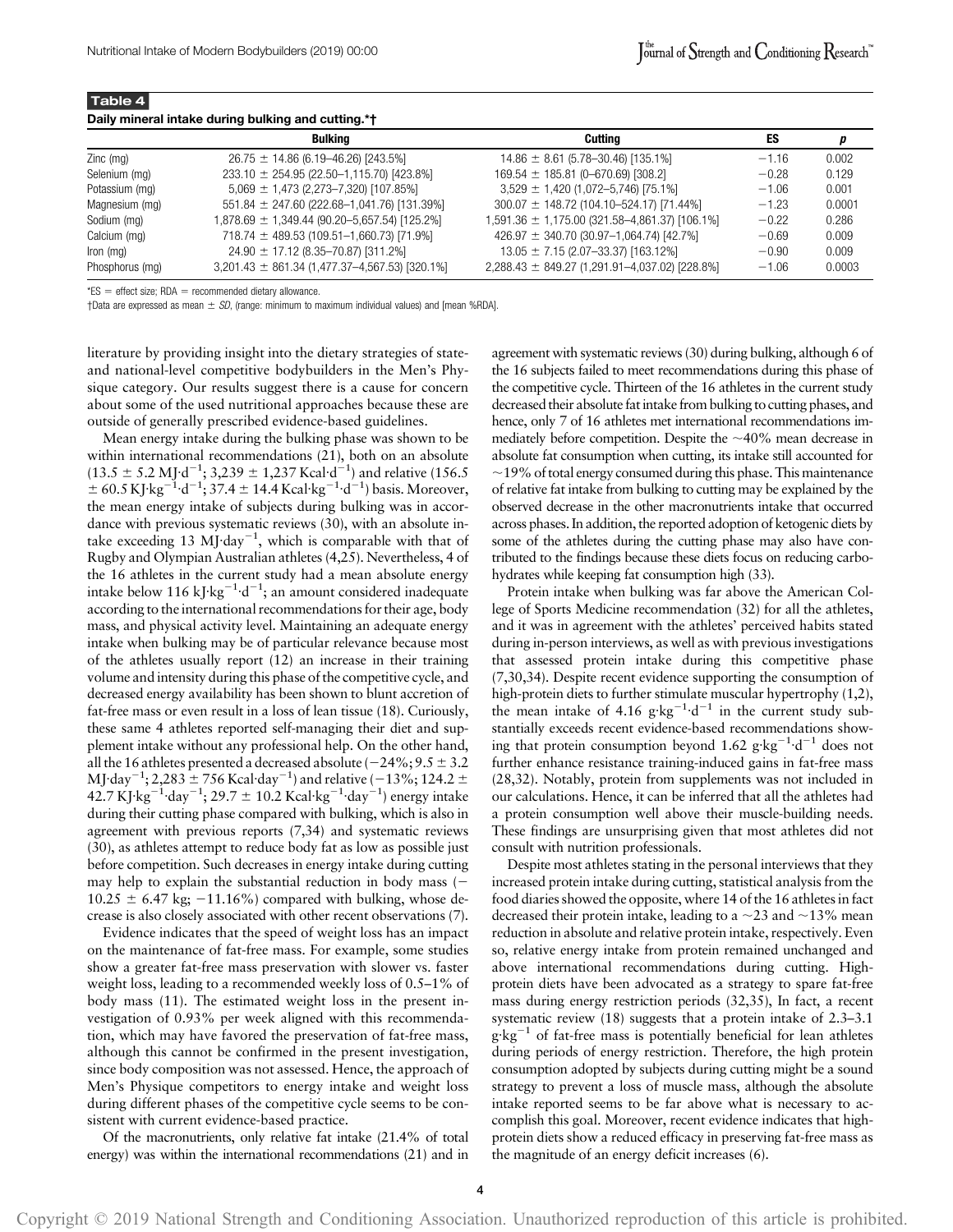During bulking, almost all the athletes self-reported an increased carbohydrate intake. However, food diary analysis showed that mean carbohydrate intake was actually below international recommendations  $(6-10 \text{ g} \cdot \text{kg}^{-1} \cdot \text{d}^{-1})$  (32), with only 2 athletes meeting the recommended intake. Bodybuilders commonly aim to improve training volume to support increases in muscle mass during bulking (12). As such, an increased carbohydrate intake ( $\sim$  5  $g \cdot kg^{-1} d^{-1}$ ) during this phase is a hallmark of previous studies (3,7,23,30) consistent with evidence suggesting that carbohydrate availability influences resistance training performance (8,16). Hence, the low-carbohydrate availability during bulking noted by subjects in the current study should be considered counterproductive to achieving the goals of this phase. This is of particular concern considering that athletes may include aerobic exercise as part of their daily training protocol (15), which in turn could promote a greater decrease in muscle glycogen and thus further compromise resistance training performance (24). It is difficult to reconcile discrepancies between the athletes' perception of their intended behaviors vs. their actual nutritional practices relating to carbohydrate intake. It is conceivable that an involuntary change in subjects' eating habits may be a knee-jerk response to recent criticisms of high-carbohydrate diets (9). Another potential explanation may be related to shunning the advice of sports nutritionists as a source of education in favor of anecdotal evidence. Interestingly, although all the athletes stated an intent to decrease carbohydrate from diet during cutting, with some of them even claiming total carbohydrate restriction, food diary analysis showed that only 8 of the 16 athletes, in fact, reduced carbohydrate intake across the competitive phases. This may explain the lack of significant changes in both relative and absolute carbohydrate intake, despite the moderate  $\sim$ 32% mean decrease in absolute intake.

The only fat-soluble vitamin that significantly changed from bulking to cutting was vitamin A. On the other hand, except for ascorbic acid, niacin, and piridoxin (i.e., vitamins C, B3, and B6, respectively), all the other water-soluble vitamins significantly decreased across the competition phases. Strikingly, except for vitamin D, which was within adequacy (21) during bulking, and vitamins A, E and B9, which were below, most of the other vitamins were well in excess of prescribed adequacy ( $\sim$ 200–800% above the RDA). An intake substantially above the RDA for some of the vitamins is in agreement with previous systematic reviews (30). Even with a decreased intake of some of these vitamins during cutting, most subjects remained within or above recommendations, except for vitamins A, E, and B9. Intake of niacin was above the upper limit across the competitive cycles. Of note is that these calculations were determined without taking into account the use of multivitamin supplements. These findings call into question the use of multivitamin supplements by most Men's Physique competitors. Mineral intake followed a similar behavior to that of vitamins, whereby only selenium and sodium did not significantly decrease from bulking to cutting phases. Nevertheless, except for calcium and potassium, which were below and within adequacy (21), respectively, all the other micronutrients were in excess of prescribed needs  $(\sim130-400\%$  above the RDA) during bulking. Similarly, except for potassium and calcium, micronutrients remained either within or above adequacy during the cutting phase.

Protein supplements were used most often by athletes in this study. Given their extremely high protein intake from whole foods, the benefit of consuming supplemental protein is highly questionable. Amino acids, such as glutamine and BCAA, ranked second among the most-used supplements. These practices are dubious given that the prevailing body of evidence fails to support the use of either glutamine (20,22) or BCAA (10,36) for improving body composition. Moreover, any potential benefits would seemingly be nil considering the athletes' very high protein intake from diet and protein supplements. On the other hand, a minority of athletes reported supplementing with creatine and caffeine, which are among the few nutritional supplements scientifically recognized to improve resistance training performance (5,13,14,22,31). Once again, the athletes' sources of education may be a potential reason explaining these inconsistent behaviors.

Dietitians/sport nutritionists were not identified as primary sources of education/information by most of the athletes surveyed, which may help to explain the deviations from evidencebased practices such as low-carbohydrate and high-protein diets across the different competitive cycles, the excessive intake of many micronutrients, the use of various unnecessary nutritional supplements or those lacking scientific support, and mainly, the inconsistency between their food diary and self-report analysis. These findings suggest that physique athletes might benefit from seeking the assistance of nutritional professionals to help manage their nutrition/supplementation planning.

A limitation of the present investigation was its somewhat small sample size, which reduced statistical power to draw probabilistic inferences. Moreover, the use of 24-hour food diaries can be considered a potential limitation because this method is commonly associated with an underreporting and overreporting of some nutrients in non-bodybuilding populations (26,29). However, bodybuilders are known for their meticulous nutritional tracking and rigorous adherence to dietary plans (17). Hence, underreporting or overreporting may have been minimized, but perhaps not completely eliminated since a small number of subjects in the current study reported some type of eating disorder in the past. Still, the prevalence of underreporting or overreporting on self-report food diaries within the bodybuilding population is currently unknown and should be clarified. In addition, the only exercise variable assessed was the frequency of resistance training; all other indices of resistance and aerobic training programming were not reported, so it is unknown how they may be related to the athletes' dietary intake and energy expenditure. Finally, we did not collect information as to the use of anabolic steroids and other illegal muscle-building compounds. Thus, it remains to be determined as to whether and to what extent such use influences nutritional practices.

## Practical Applications

Although some dietary strategies used by bodybuilders in the Men's Physique category are consistent with evidence-based practice, most can be considered extreme methods that lack scientific support and do not illustrate their self-reported intention. This may be partially explained by their sources of information, which relies more on personal experience and anecdote than research and the advice of trained nutritional professionals (i.e., dietitians). Future studies examining the dietary strategies of competitors in the new bodybuilding categories at multiple moments during the competitive cycle are needed to further our understanding of their practices and to help them achieve their goals more effectively and safely.

## Acknowledgments

The authors are grateful to all the athletes for their volunteer efforts to take part in the study. The authors declare that they have no competing interests. The results of this study do not